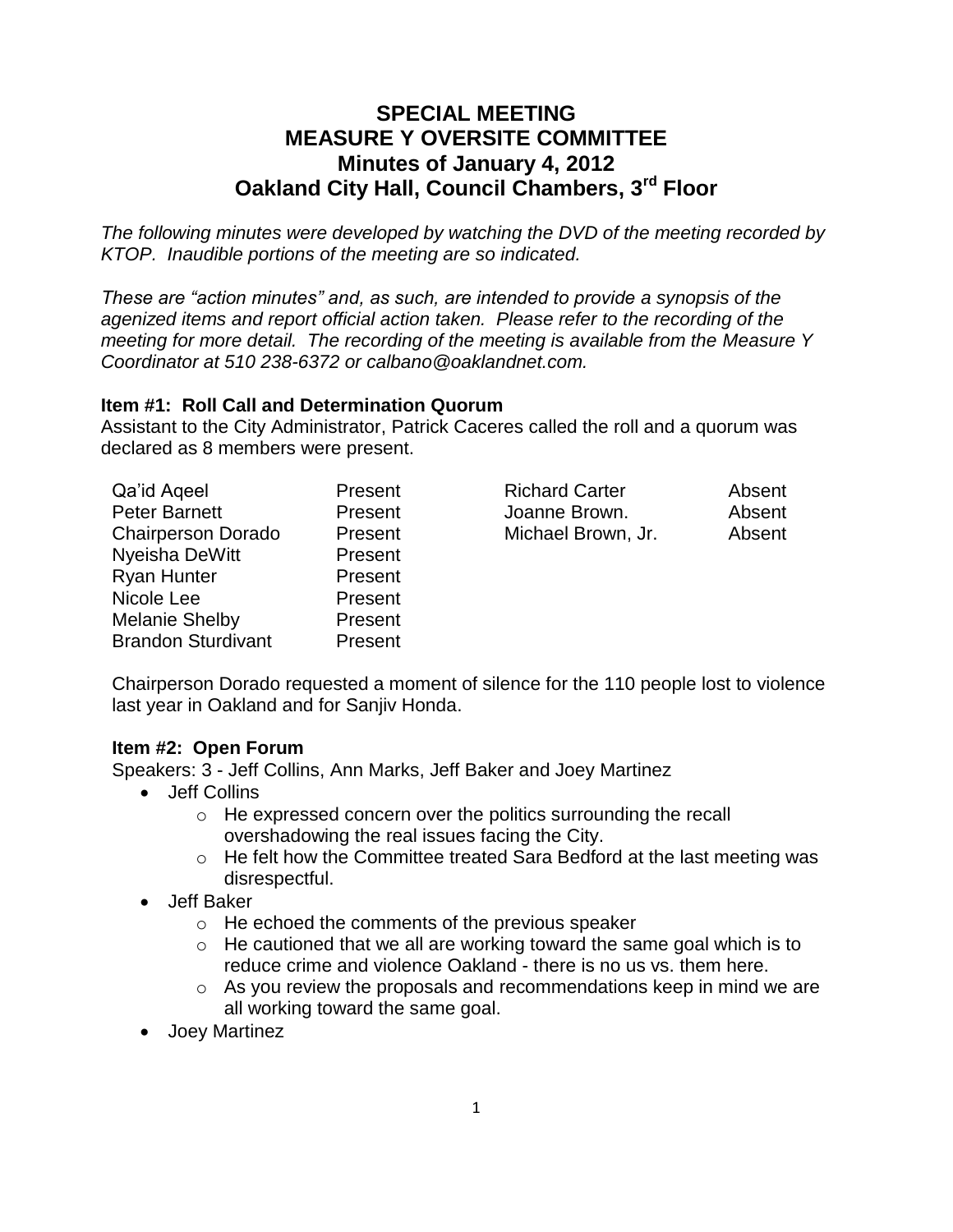- $\circ$  He has received case management services through Measure Y and the programs that he has participated in have worked. He has been out of prison for over two years and he is now employed at Goodwill Industries.
- Ann Marks
	- o Declined to speak at this point in the agenda

### **Item #3: Supplemental Report from DHS on the RFP Process**

Sara Belford outlined the rational behind the Department of Human Services (DHS) Measure Y RFP recommendations and allocations. The rational was requested by the Public Safety Committee at their December 2011 meeting.

The rational is that each strategy has a set of best practices around which each program is aligned. The evaluation checks the alignment of the programs around those best practices. In addition, the research, focus groups and meetings with partners and provided additional information upon which DHS's recommendations were based.

Speakers: 4 - Michelle Clark, Carol Allen, Jacqueline Kidd, and Sharon Maxwell

- Michelle Clark, Youth Employment Partnership (YEP)
	- o YEP has benefitted from Measure Y funding
	- o Program evaluation is an important element of program performances and YEP is evaluated rigorously.
	- o She discouraged a delay as it impacts the ability to leverage funds to employ more youth for the summer.
	- o Support employment and training as a viable part of defeating crime in our neighborhoods
- Sharon Maxwell, Goodwill Industries
	- o Goodwill Industries is going good work and has consistently met and almost exceeded the benchmarks the City has required. Joey Martinez, one of the previous speakers, is one of our employees.
- Jacqueline Kidd, Volunteer of America (VOA)
	- o VOA runs two successful programs funded through Measure Y: 1) A crew-based sheltered employment program, and Project Choice.
	- o The crew- based employment program has only a 12% recidivism rate as VOA helps they find permanent employment once they come out of the program. 2) Project Choice as 42% rate while the state average is 65%. They start working with people in San Quinton and then continue to work with them on the outside with wrap-around services.
- Dr. Carol Ward Allen, Retired Laney College Instructor and Assistant Chancellor
	- o She supports Isaac Taggert as she has worked with him at Laney College and believes the Reentry Specialist position needs to be maintained regardless of Administration. She supports him and the work he is doing.

**Item 4: Report from Ad Hoc Committees: 1) Focused Youth Services, 2) Youth Adult Reentry Services, 3) Family Violence Services, and 4) Street Outreach & Crisis/Incident Response Services**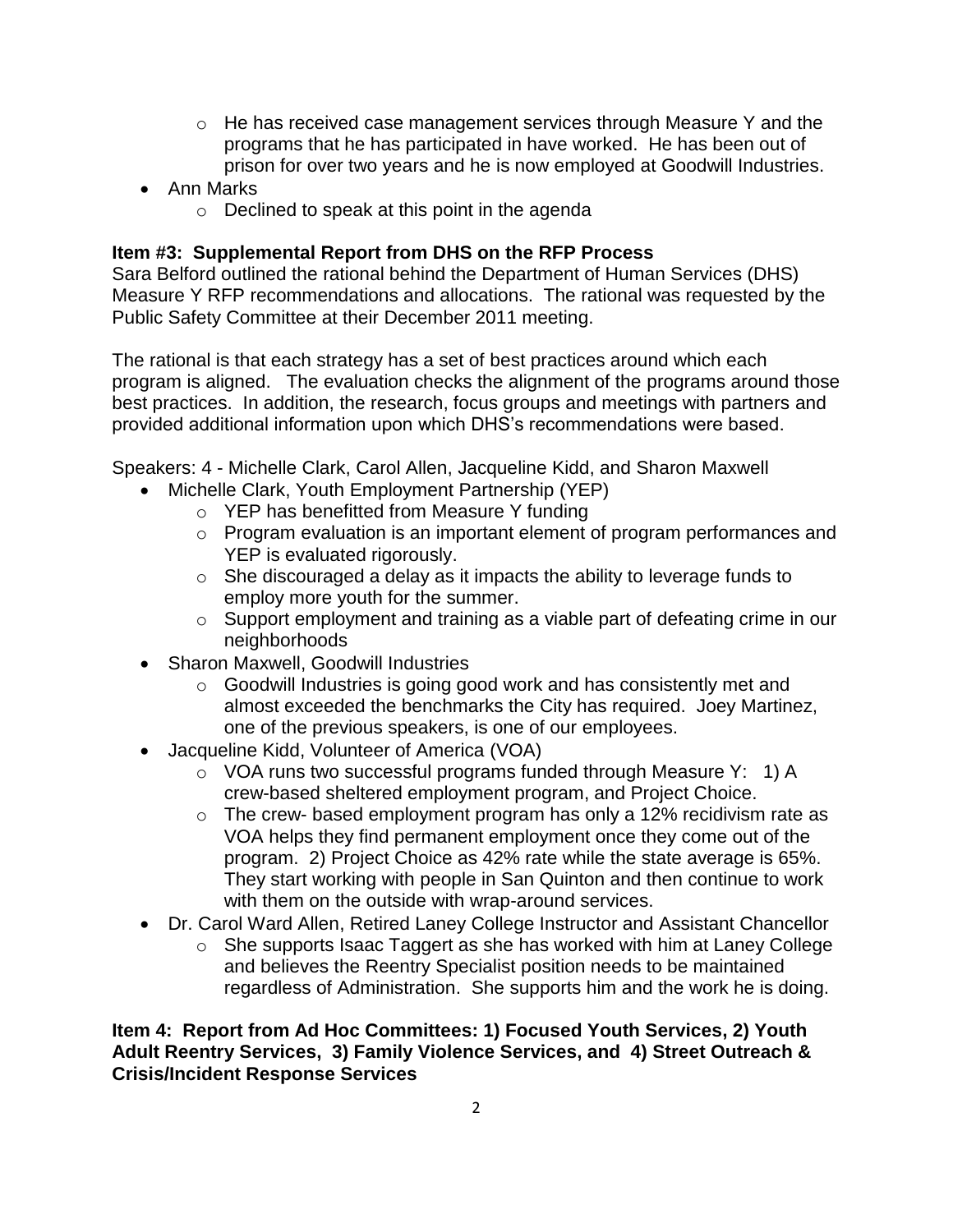Sara Bedford answered a variety of general questions from Committee members and then gave an overview of the changes DHS requested in the RFP, referring to the presentation she previously gave. She then answered questions from the four Ad Hoc Committees in their specific interest areas.

Speakers: 3 - Ann Marks, Jeff Baker and Millie Burns

- Ann Marks, Youth Alive!
	- o Homicides have increase this year while the funding for Crisis Response has decreased - and none of the programs are to scale.
	- o Please restore full funding for Crisis Response.
- Jeff Baker
	- o He gave credit to PUEBLO who went to the Public Safety Committee and demanded that the Committee review the RFP.
	- $\circ$  The evaluators have questions about the effectiveness of Measure Y programming.
	- o What is the relationship between the program and the reduction of crime and violence in Oakland? This is the question the Committee should be asking since crime is up.
- Millie Burns
	- o Not in attendance

**Item #5 – Development of Recommendations on the RFP Process and Allocations in Preparations for the January 10, 2012 Public Safety Committee Meeting** Speakers: 9 - Marlene Herd, Martina Trend, Carol Allen, Monica Vaughn, Fonia Davis,

Fabian Martinez, Ann Marks, Jim Dexter

- Fabian Martinez, Youth Alive!
	- o He is on the Crisis Response Team and has outreached to 114 families
	- o Invite you to come spend a day with Youth Alive as we bring families and community together
	- $\circ$  It is important that we continue this work and ask that full funding continue.
- Martina Trend, Youth Radio
	- o We received Measure Y money for 5 years
	- $\circ$  We fund MATCH, youth who have encounters with the juvenile justice system. We employ 10 young people in our program.
	- o Discourage any delaying in program funding.
- Marlene Herd
	- $\circ$  It is important that City of Oakland is seen as a team player in the employment process and Mr Taggert has been doing this work for a long time.
	- o The Reentry Specialist position needs to be retained.
- Monica Vaughan, Coordinator of Alternative Education, *OUSD*
	- o *Her program is a Measure Y grantee and supports the recommendation in the RFP.*
	- o *But, is saddened that the gang intervention strategy was limited and does not including direct services for youth outside of the JJC strategy.*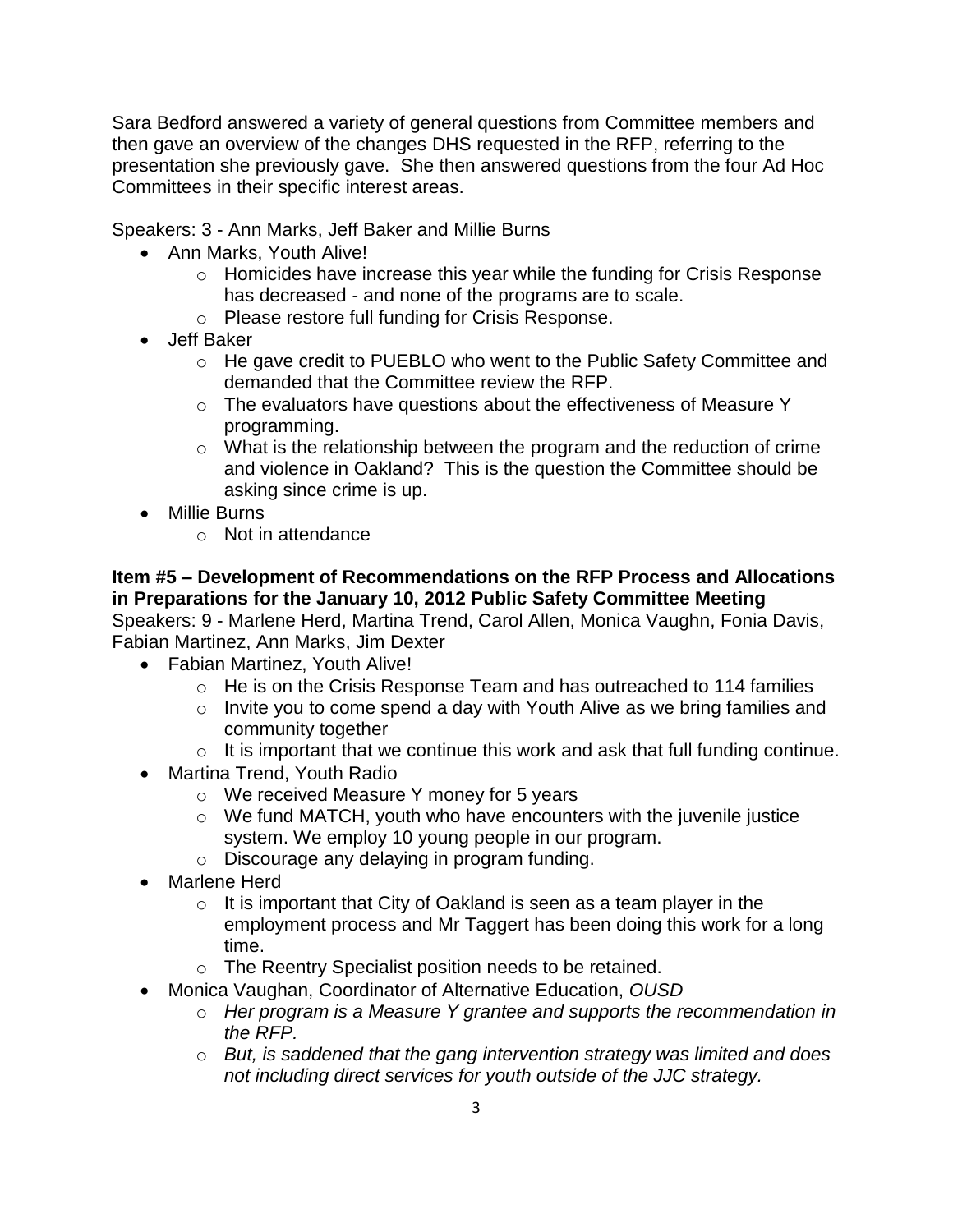- Jim Dexter, District 4
	- o Agrees with the comments of Jeff Baker about the function of this committee and the need for oversight.
	- o The loss of Sanjiv Honda is great and there is no one that can replace him. Jose Dorado spoke eloquently at his services.
	- $\circ$  He did not see any public notices of the Oversight subcommittee meetings
	- $\circ$  There have been no action items on agendas for the past six months this is an action committee you need to take action.
	- o He is against the proposal for the Committee and the CPAB to combine. He is against this proposal because: 1) Their scope and responsibilities are different, 2) The meetings will be too long, 3) Measure Y is a huge responsibility and the representation will be diluted by combining the functions of both committees.
	- $\circ$  There is lack of data OPD spends \$11.3 million a year. How is this money spent?

**Motion:** Moved by Member Aqeel and seconded by Member Shelby to recommend one year of funding rather than a 3 year RFP, and hold two full-day Saturday retreats with all of the vested stakeholders including OPD, CBOs, DHS, City Council and the pubic at large so the best use of Measure Y funds can be deliberated, a fair process can be put in place, voices can be heard, and money is well-spent for the remaining 2 years. *MOTION FAILED. Yes – 5, Opposed – 1; Abstentions – 2.*

**Motion:** Moved by Member Sturdivant and seconded by (not visible) to reject DHS's recommendations for the RFP process and allocations. *MOTION FAILED Yes -3; No-4; Abstentions – 1.* 

**Motion:** Moved by Member Barnett and seconded by Member Lee for each ad hoc committee to submit a written report on their recommendations to the chair who would then compile them into a draft report that is circulated in advance of another meeting to discuss and approve preferable before the City Council considers this. *MOTION FAILED (The votes were not visible on the recording and the Chair did not reiterate the vote)*

**Motion:** Moved by Member Barnett to adjourn.

*MOTION FAILED (The votes were not visible on the recording and the Chair did not reiterate the vote)*

**Motion:** Moved by Member Sturdivant and seconded by (not visible and the Chair did not reiterate) to discuss each strategy and give our individual recommendations and show the votes per recommendation regardless of whether they passed or failed. . MOTION PASSED. Yes- 5; No – 4; Abstentions.- 1

## **Reports from ad hoc committees:**

**1. Focused Youth Services (Members include: DeWitt; Barnett and Lee)**